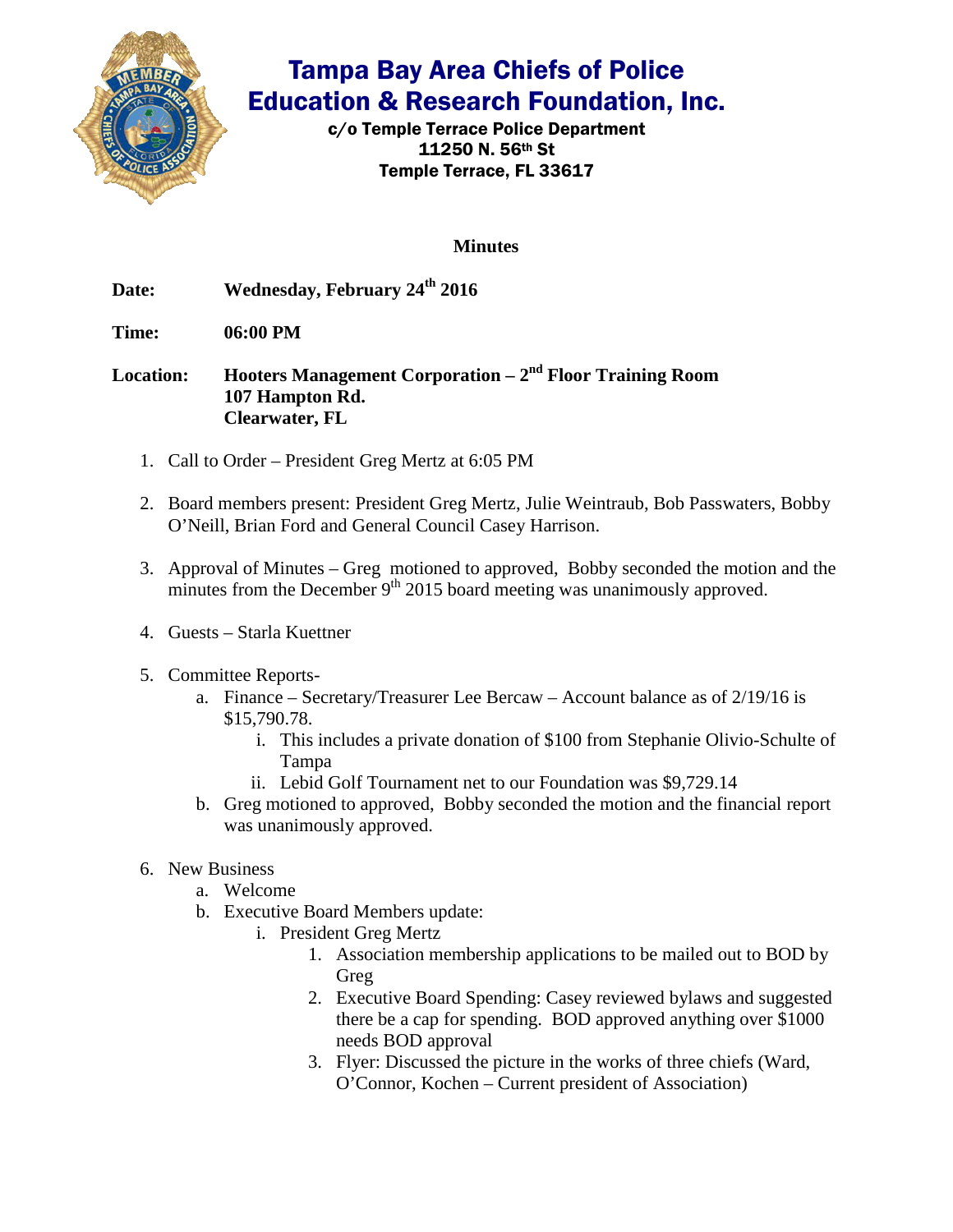

c/o Temple Terrace Police Department 11250 N. 56th St Temple Terrace, FL 33617

- 4. Asked for help finding a CPA for the foundation to manage the books. Lee Bercaw is currently managing the books but we want an official CPA. Julie offered to check with their CPA they use for **HATB**
- 5. Membership to the Tamp Bay Area Chiefs of Police Assoc.
	- a. Here is the website: [http://www.tampabaychiefs.org/,](https://email.tampagov.net/owa/redir.aspx?REF=xBFppw9PKvSSNBLhgeK08XyA89vqbe_khBi4RDseCd0a77th7n3TCAFodHRwOi8vd3d3LnRhbXBhYmF5Y2hpZWZzLm9yZy8.) then click on JOIN US.
- ii. Chiefs Ball
	- 1. Discussed Treasure Island Policeman's Ball, overall BOD weren't concerned
	- 2. Greg met with Julie and Dee to discuss ideas
	- 3. Location:
		- a. Greg went to 5 locations and met with event planners. Pepin, Sheraton at Sand Key, Tropicana Field, Waterside Marriott and TradeWinds.
		- b. A cost comparison was provided to the BOD.
			- i. Waterside was ruled out due to the high deposit.
			- ii. Sheraton was ruled out due to the guest max and the overall atmosphere wasn't ideal for a black tie event.
			- iii. Tropicana was ruled out based on available dates.
			- iv. Pepin and TradeWinds were discussed at length by the BOD during this meeting. Pros and cons are as follows:
			- v. TradeWinds Pros
				- a. Hotel Rooms available.
				- b. Law enforcement wouldn't want to drive after such an event.
				- c. Larger meeting space for the event to grow
				- d. Location opens up event to Pinellas county
			- vi. Pepin Pros
				- a. Longtime supporter of TBACPA
				- b. Familiarity
				- c. Available dates: 10/8, 10/15, 10/29
			- vii. Pepin Cons
				- a. Max guest 500
				- b. No nearby hotels
				- c. Pepin longtime supporter (yes this is a pro and a con, Greg mentioned how many times do we want to hold our hand out to them)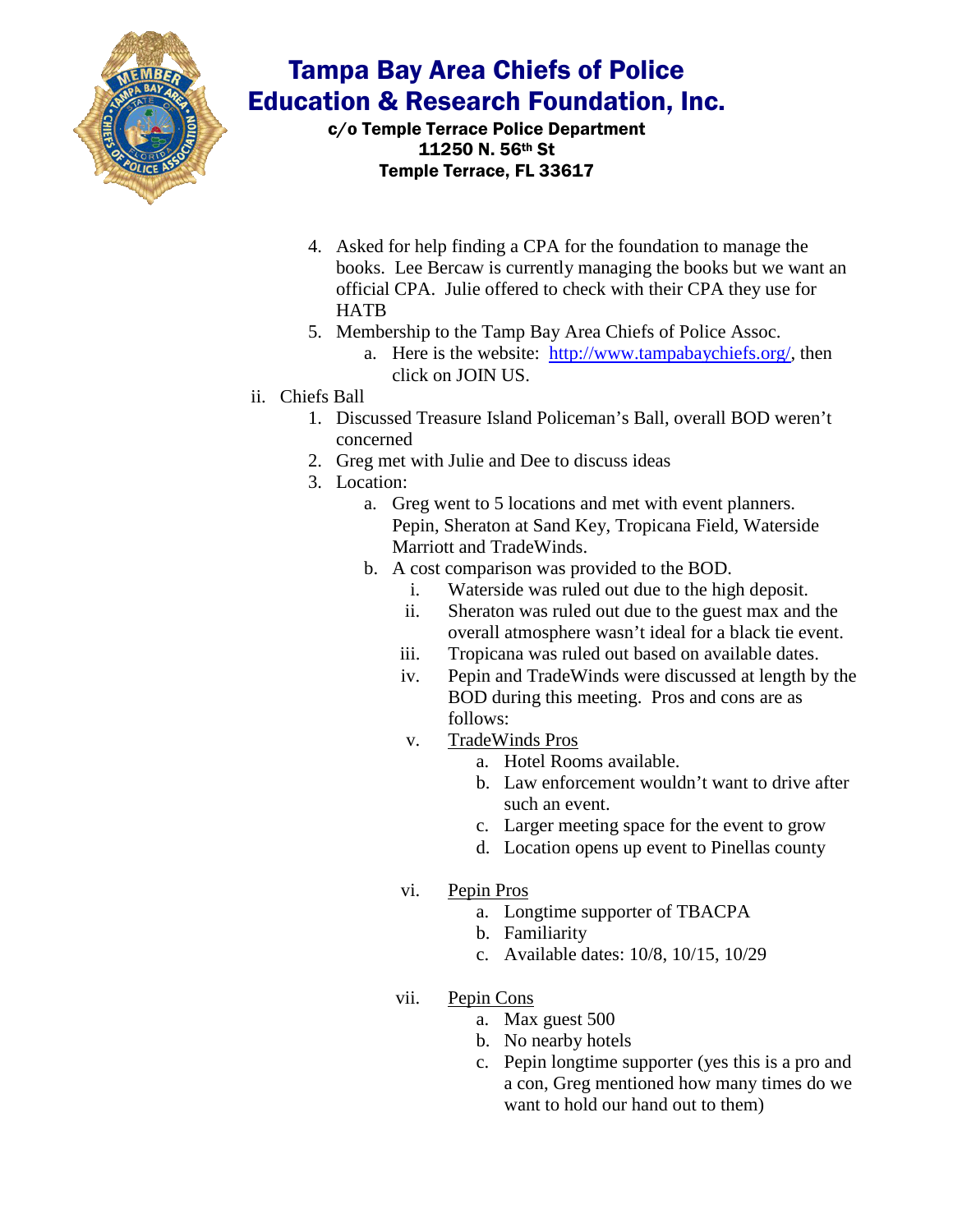

c/o Temple Terrace Police Department 11250 N. 56th St Temple Terrace, FL 33617

- viii. TradeWinds Cons
	- a. Far from the Tampa side
	- b. Limited dates available: 9/10, 11/5
	- ix. The overall majority went to TradeWinds
- **4.** Date:
	- a. TradeWinds: 9/10, 11/5 (Julie would not be able to attend on 11/5)
	- b. Bucs schedule not out until April
	- c. Rays away game on 9/10 NYY
	- d. There was concern with the 9/10 date due to the possibility of events going on the next day or even the day 9/10.
	- e. Discussed parlaying of the 9/11. Some might be reminded of the LEO lives lost in this event and want to attend.
	- f. Discussed holding off on the entire event until May, LE appreciation month, for the reason that corporations budgets are planned in October for the following year and they may not be able to sponsor the event.
	- g. The date agreed upon by the Board was 9/10 at TradeWinds. SAVE the Date. We need to deconflict the date, please let us know if there are any issues with this date.
- 5. Name:
	- a. We discussed what to call the event. No final decision made. Chiefs Gala, Chiefs Ball, Police Chiefs Ball, Chiefs of Police Ball. We liked Chiefs of Police Ball because it contained the acronym COP. Bob P suggested Soiree in place of Ball for the combined acronym COPS. Possible to call it the event The Chiefs of Police Soiree (COPS)

#### **6.** Price:

- a. Greg presented the BOD with multiple sponsorship prices, table prices and individual ticket prices.
- b. Overall the board agreed on the following price lists
- c. COPS Presenting Sponsor 15K
- d. Chiefs/Sheriffs Sponsor 10K
- e. Deputy Chief Sponsor 5K
- f. Major Sponsor 2.5K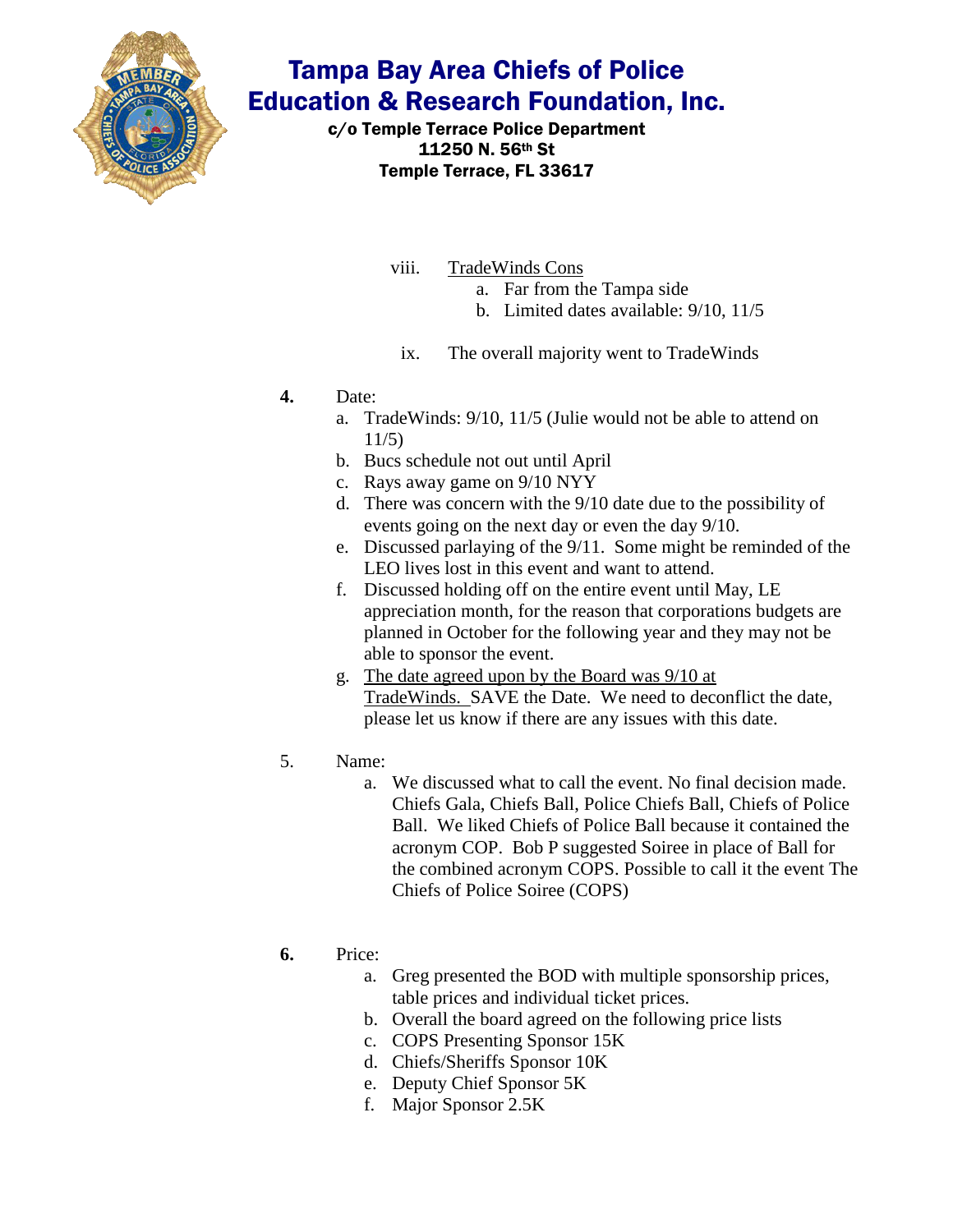

c/o Temple Terrace Police Department 11250 N. 56th St Temple Terrace, FL 33617

- g. Captain Sponsor 1.5K
- h. \$150 Individual Tickets
- i. As far as what the sponsorships will include this is TBD. For our first annual COPS we discussed not selling a Presenting Sponsorship. If we sell it at 15K this year the same sponsor might not agree pay 25K next year for example. Bob P suggested making the flyers/invitations look like subpoenas.
- **7.** Awards:
	- a. We don't want to take away from the Sykes luncheon in May with awards but feel that some awards are necessary.
	- b. Suggestions were have a Chiefs/Sheriffs Award, present a scholarship, a Citizen's Hero award, and a supportive company award

#### **8.** Attire:

- a. All in agreement to make it black tie optional.
- b. Julie suggested getting Sacino's Formalwear as a sponsor and have them donate or highly discount tuxedos rentals for LEOs that might not be able to afford a tux.
- c. There is also a dress rental option with other dress companies. (\$50-\$100)
- **9.** Photos:
	- a. Photo ops were discussed. Greg suggested having LEO vehicles, motorcycles on display with lighting for guest to pose with for pictures. Bob F agreed that we needed to have a professional photographer there and a red carpet-like set up for guests to have their photos taken. Photos would be printed onsite and given to the guests to take home. Having banners printed with sponsor logos as the red carpet backdrop was mentioned. Bob F has a contact he will reach out to for the photographer.

#### **10.** Centerpieces:

- a. Discussed buying or having donated a football, baseball and hockey puck and having these items signed by players from the Bucs, Rays and Lightning and using them as centerpieces and then also auctioning them off.
- **11.** Program: